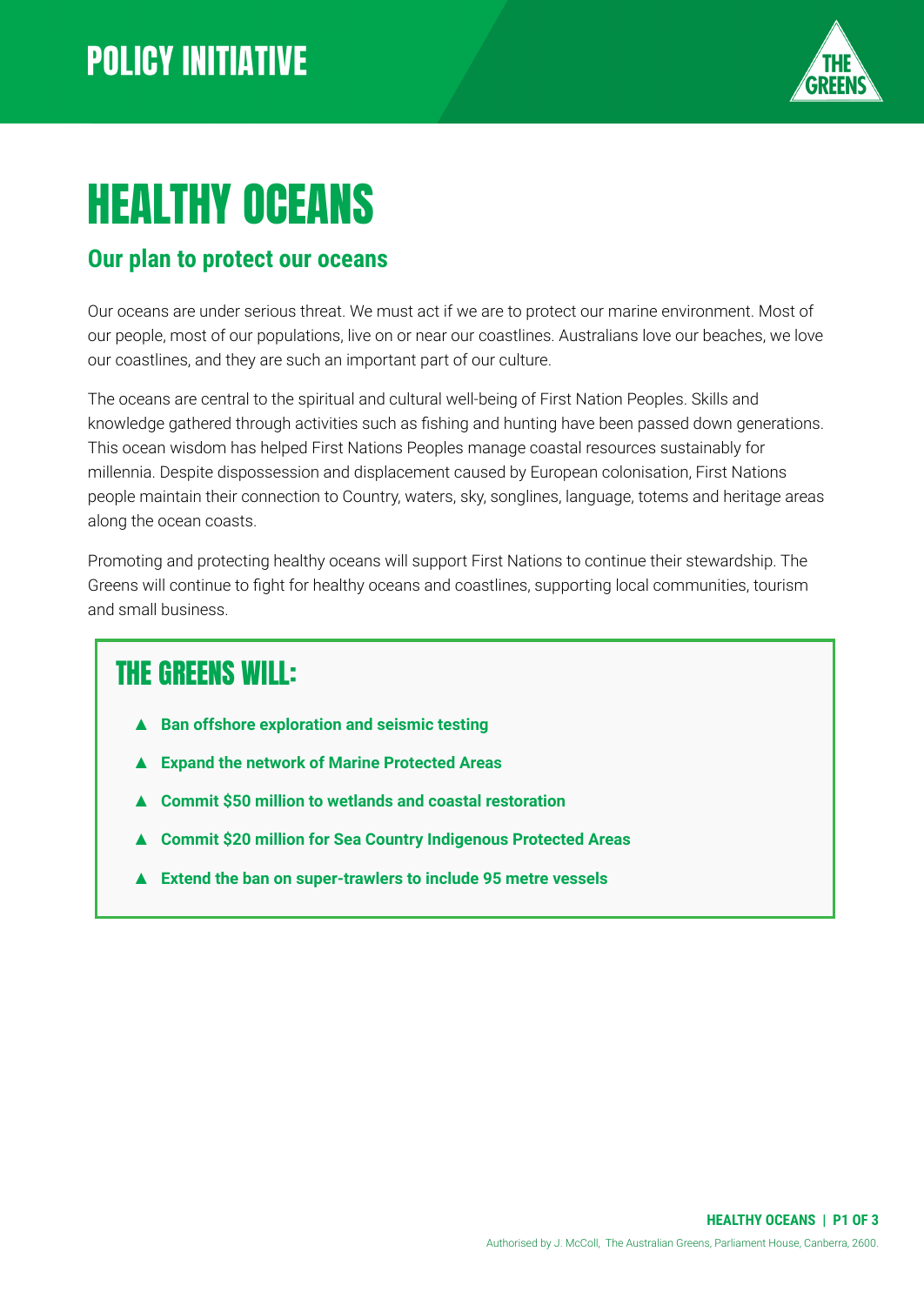

## PAYING FOR OUR PLAN

By making billionaires and big corporations pay their fair share of tax and winding back handouts to big polluters, we can build a better life for all of us.

1 in 3 big corporations pays no tax and many big corporations and billionaires send their profits offshore tax free.

The Greens will tax billionaires with a new 'billionaires tax', require big corporations making excessive profits to pay a 'corporate super-profits tax' and axe billions of dollars in handouts to the coal, oil and gas giants that are driving the climate crisis.

When big corporations and billionaires pay their fair share, everyone can have the services they need for a better life.

#### **BAN OFFSHORE FOSSIL FUEL EXPLORATION**

There is no excuse for our oceans, communities, and coastlines to be put at risk for the sake of a few profit-driven fossil fuel interests. We need to protect marine ecosystems and avoid irreversible changes to the Earth's climate.

The Greens will amend the Offshore Petroleum and Greenhouse Gas Storage BIll 2021 to ban all new oil and gas exploration in our oceans.

#### **SUPPORT MARINE PROTECTED AREAS**

Marine Protected Areas are a vital complement of ocean conservation, helping to safeguard biodiversity and manage resilient areas of the oceans in the face of challenges like climate change and pollution. Strengthening these areas,

and expanding the network of protection are critical to maintaining healthy oceans.

We will re-establish the original network of marine parks and then expand the network, and reform federal government fisheries management using an ecosystem based approach; both will be based on updated science.The Greens will support the establishment of three new Marine Park Authorities in the Southern Ocean around the Antarctic - East Antarctic, Weddell Sea and Antarctic Peninsula.

#### **RESTORING WETLANDS AND COASTS**

Coastal ecosystems are under significant challenge from climate change, associated weather patterns and poor water quality. The Greens will commit \$50 million towards wetlands and coastal restoration projects.